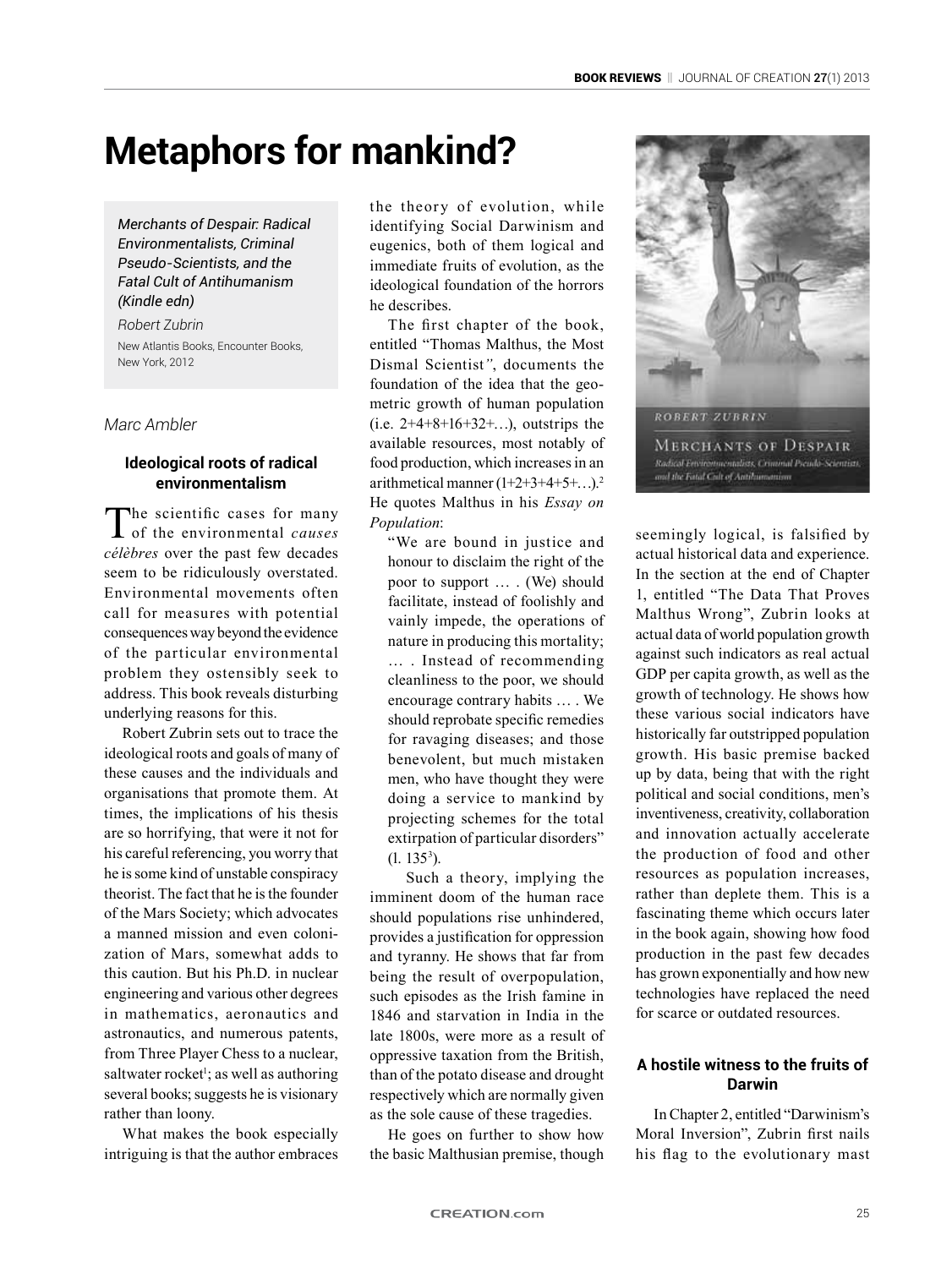by stating, "Evolution is a fact. To deny the fossil record documenting evolution is simply to deny reality" (l. 405). He then goes on to blame social Darwinism as the foundation for eugenics and the 'catastrophically unethical policies' (l. 427) he describes later in the book, while asserting that these are 'incorrect' (l. 427) applications of evolution. Here he exhibits his blind spot evident in other parts of the book. While he correctly ascribes a historical high view of man in the west to Judeo-Christian belief that led to the many benefits of western human freedoms and dignity, his acceptance of evolution totally undermines all authority of that belief system. In other words his high view of man comes from Christian capital, and cannot possibly come from evolution. Ultimately, a view of man derived from evolution has to be utilitarian. In order to determine social policies for a desired outcome, a consistent evolutionist has to go with what he thinks will work, that's all. The book documents a social-Darwinist, eugenics approach to achieving social outcomes while the author advocates a human-potential, technological approach. Both would use evolution as their philosophical foundation. One or the other approach may work; but evolution cannot say which is morally 'right'. Having said that, as Christians believing that man is uniquely made in the image of God, but living in a world steeped in evolution propaganda, we can only wish that the author's view were dominant, rather than the dehumanising eugenics approach described in this book.

In a section entitled, "The Descent of Man*"*, he states that Darwin's theory of racial superiority "did a perfect job of justifying brutal European imperial looting of the less developed world" (l. 473). He relates how Darwinism was responsible for reversing thousands of years of Judeo-Christian belief in the evil of death, to one where "war,

disease, and famine were now good and necessary" (l. 513). While he asserts that such racial or biological superiority is 'counterfactual', within an evolutionary framework, even if the superiority is limited to technological, one wonders what hinders the use of that technology to dominate and subordinate or even exterminate people groups without that technology?

He traces the birth and rise of 'eugenics' from the originator of the concept and term, Darwin's cousin Sir Francis Galton, and its spread to Europe and America. This was the belief that "all the human qualities causative of either individual, national, or racial success are inherited" (l. 533), and that "if evolution was to be advanced, it was essential that superior people be encouraged to have more children, and inferior types be constrained to have fewer" (l. 539).

Galton proposed a grading system to provide for the criteria of such race assessment. Really interesting in the light of China's current encroachment into Africa, is the quote from a letter Galton wrote to the *Times* of London:

"(In Africa,) as elsewhere, one population continually drives out another … . I wish to see a new competitor introduced—namely the Chinaman. The gain would be immense to the whole civilised world if he were to outbreed and finally displace the negro" (1, 555).

Under Galton, and others influence, including some of Darwin's sons and relatives, eugenics societies began to arise in various Western countries to promote social initiatives to achieve eugenic goals. The influence was particularly strong in Germany where Ernst Haeckel, "an extreme racist, virulent anti-Catholic bigot, anti-Semite, anti-Pole, proimperialist, Pan-German fanatic" (l. 618) used his 'scientific' authority and 'popularisation skills' to convince an educated German public. Sterilisation of 'undesirables', population control and eventually forced euthanasia began to be practised in many of these countries. Haeckel's numerous protégés and disciples included many 'race scientists' who went on to formulate the "racist eugenics and anti-Semite



Them INTO AD HARMONIOUS ENTITY.

**Figure 1.** The 'universal philosophy' of eugenics.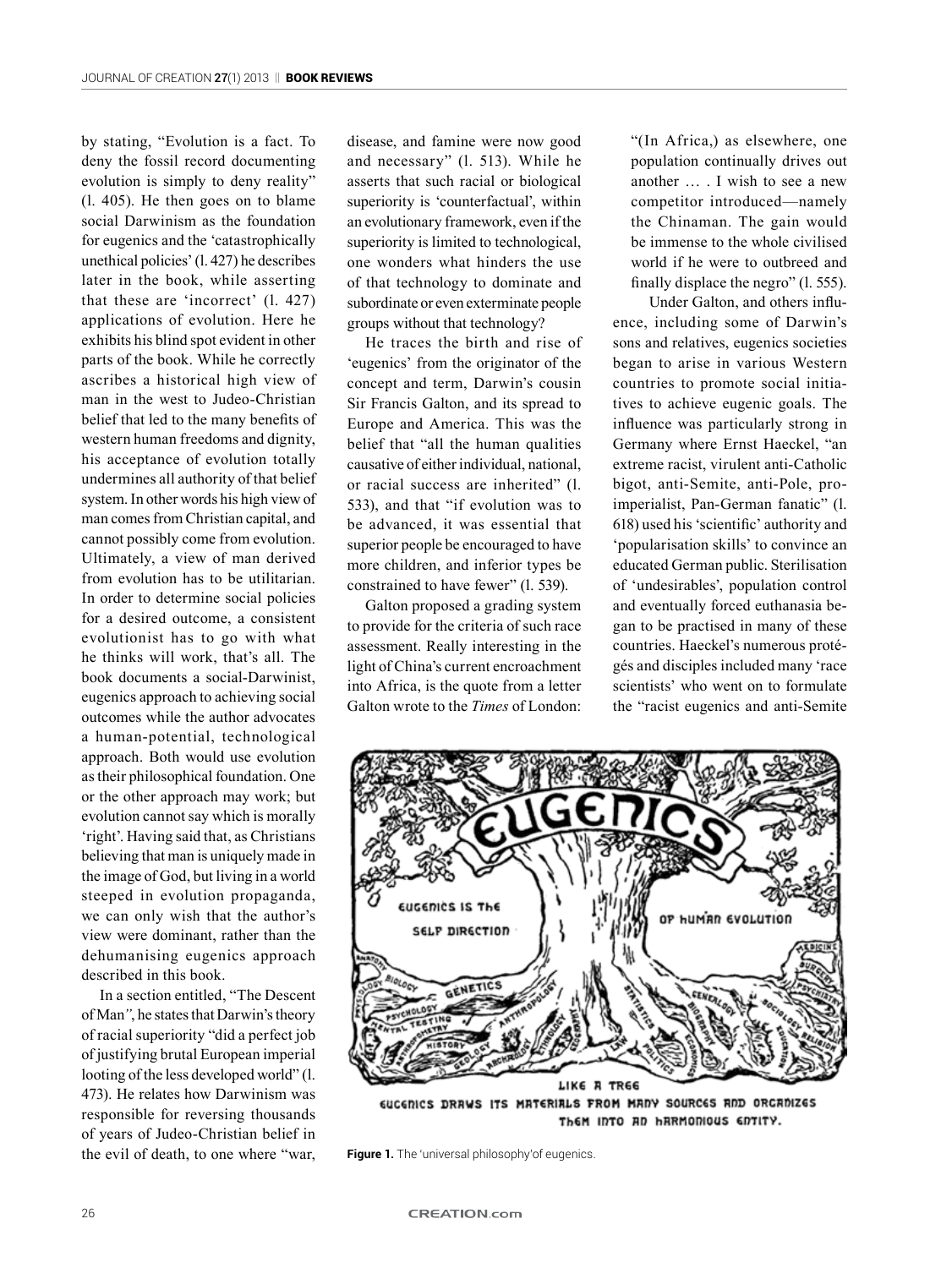laws of the Third Reich" (l. 668). As well as at home, these policies began to manifest themselves in the colonies, notably the attempt to exterminate the Herero nation in German South West Africa, the first genocide of the 20<sup>th</sup> Century.4

### **From Darwin to Dachau**

Eugenics and belief in racial supremacy eventually led to the horrors of Nazism on the European continent. In a later chapter, Zubrin argues that the evil deeds of the Nazis in occupied Europe, far from being done under cover, and without the awareness of the majority of the German population, was carried out with the complicity and knowledge of the majority. Thoroughly indoctrinated by 'scientific' racism, the German people would see Hitler's actions as at minimum a necessary evil, or even for the ultimate 'good' of the Nordic Aryan people. Hitler is quoted as saying in 1941, "The law of existence prescribes uninterrupted killing, so that the better may live" (l. 984). As proof of his argument, Zubrin relates that

"At the height of the Third Reich, there were over 20,000 death camps, and most were discovered by Allied forces within hours of their entering newly liberated territory-as the stench of the camps' crematoria made them readily detectable. Hundreds of thousands of Germans were employed operating these facilities, and several million more were members of armed forces or police units engaged in or supporting genocidal operations" (l. 1011).

The idea that the general populations of Germany and other European countries where this was being carried out were unaware of the Holocaust stretches credulity.

As a further proof of the acquiescence of these peoples due to social Darwinian indoctrination, the writer gives the account of the White Rose resistance group. These Munich based, college students, mainly Lutheran and Catholic, began a campaign of leaflet distribution throughout Germany in 1942.<sup>5</sup> Some quotes from their leaflets illustrate their awareness of what was going on:

"Who among us has any conception of the dimensions of shame that will befall us and our children when one day the veil has fallen from our eyes and the most horrible crimescrimes that infinitely outdistance every human measure-reach the light of day?" (l. 1077).

"Since the conquest of Poland, *three hundred thousand Jews* have been murdered in this country in the most bestial way. Here we see the most frightful crime against human dignity, a crime that is unparalleled in the whole of history. For Jews, too, are human beings … . All male offspring of the houses of the (Polish) nobility between the ages of fifteen and twenty were transported to concentration camps in Germany and sentenced to forced labor, and all the girls of this age group were sent to Norway, into the bordellos of the SS! Why tell you these things, since you are fully aware of them? … . Why do the German people behave so apathetically in the face of all these abominable crimes, crimes so unworthy of the human race? … . Each man wants to be exonerated of a guilt of this kind, each one continues on his way with the most placid, the calmest conscience. But he cannot be exonerated; he is *guilty, guilty, guilty*!" (l. 1081).

These brave students were captured and tortured in 1943 and some beheaded, some imprisoned. By highlighting this awareness, Zubrin is preparing us for what is possible when men lose their perception of who we are through Darwinian (he would not use the term evolutionary) indoctrination. As another White Rose leaflet declares,

"... when of his (man's) own volition he leaves his place in the order of Creation as founded for him by God in freedom; when he yields to the force of evil … . We will not be silent. We are your bad conscience. The White Rose will not leave you in peace!" (l. 1100).

The thesis of Zubrin's book is that, under the same belief system as the Nazis, genocide has taken place throughout the world over the decades since the war, though by different, less obvious means.

# **Eugenics in America**

Eugenic societies and ideas also began to increasingly manifest themselves with a 'back-to-nature', 'Darwinian antihumanism'. Notable disciples in America were such influential individuals and families as the Roosevelts; Henry Fairfield Osborn; and Margaret Sanger, the founder of the American Birth Control League who argued for legal abortion as a means of "eliminating undesirable racial stock"  $(1.892)^6$  In the build-up to WWII, blind eyes were turned in America to what Hitler was doing. Eugenic and population concerns lead to the obstruction of European Jews trying to flee, and even to refugees being turned back from American shores, as it turned out to the ovens of Germany (l. 1155). The Darwinian, Malthusian, eugenic influence continued after the war, though subdued due to the devastating fruits seen during the war, in such organisations as Planned Parenthood, the Sierra Club and the Club of Rome, as well as many influential global organisations such as the World Bank and UN.

One of the recurring themes of this book, is of how pseudo-scientific, eugenic books and publications such as that of Madison Grant's *The*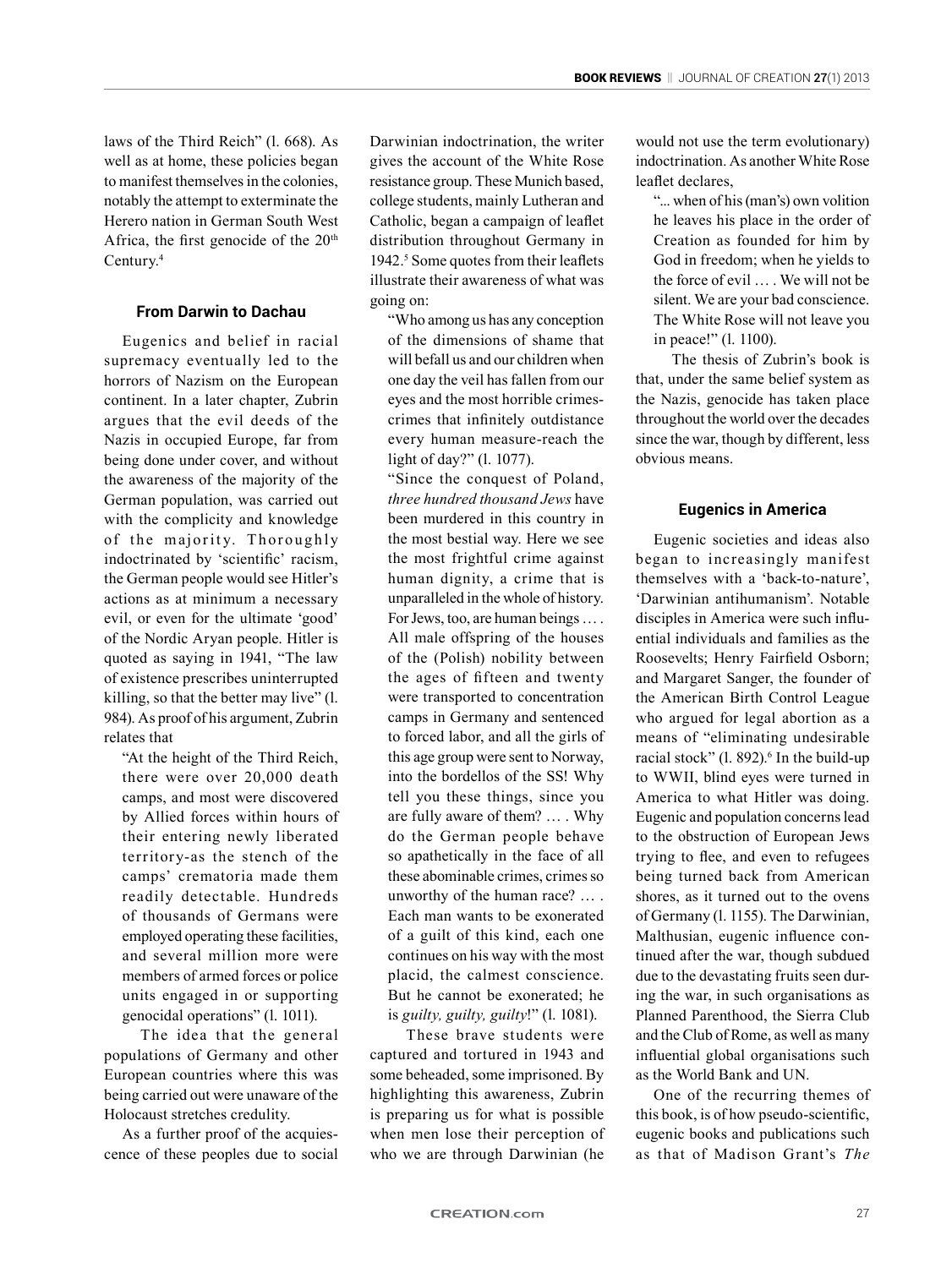*Passing of the Great Race*, which Hitler referred to as his 'bible' (l. 836), became populist propaganda tools under which devastating policies were justified and implemented. Grant was the vice president of the Immigration Restriction League and a trustee of the Museum of Natural History. This use of eugenic-inspired media was also key in 'numbing' the public to other policies later described in the book *Man and Earth*, a neo-pagan tract written in 1913, was influential in the birth of another child of Malthus's theory of limited resources—"This twin was environmentalism" (l. 1056), closely linked philosophically to eugenics in both Germany and the USA. It was reprinted in 1980 as one of the founding documents of the West German Green Party (l. 1065), whose founder and first chairman was August Haussleiter, a former SS officer.

*Our Plundered Planet*, written in 1948 by Fairfield Osborn, the son of Henry Fairfield Osborn, was a 3-million copy bestseller "which became the founding manifesto of the postwar environmentalist movement" (l. 1185). These movements and foundations such as the Conservation Foundation, Sierra Club and the Environmental Defence Fund, had population control as their primary focus. This was especially for

developing nations, but was also promoted in post-war Japan where key American eugenic advocates were placed in influential positions, and forced 'population control' measures on the Japanese people.

Commissioned by The Sierra Club, *The Population Bomb*, written by Paul Ehrlich in 1967 amidst much publicity (figure 2), became the "new Malthusian bible for modern times". Typical of this type of propaganda, prophecies of impending doom were used to induce a popular panic which became a smokescreen for increased government interference in people's lives.

"The battle to feed all of humanity is over. In the 1970s and 1980s hundreds of millions of people will starve to death … . We must have population control at home, hopefully through changes in our value system, but by compulsion if voluntary methods fail" (l. 1584). "A cancer is an uncontrolled multiplication of cells; the population explosion is an uncontrolled multiplication of people … . We must shift our efforts from the treatment of the symptoms to the cutting of the cancer. The operation will demand many apparently brutal and heartless decisions. The pain may be intense" (l. 1605).



**Figure 2.** Pseudo-scientific, emotional, propaganda 'bibles' of the modern environmentalist movement.

Under the hysteria of this type of propaganda (proven false by history), measures were taken throughout the world to coerce people into population control measures. As an example, Zubrin documents the World Bank's making loans to third world countries, often ruled by corrupt leaders. The loans were subject to the implementation of broad, coerced programs including abortion, sterilisation and involuntary insertion of IUD's. These programs often meant that while normal healthcare facilities were neglected and underfunded, 'population control' staff, facilities and resources were state of the art.

# Anti DDT, Nuclear, GM and CO<sub>2</sub>; **pro-nature or anti-human?**

The writer begins in Chapter 6, entitled "In Defence of Malaria", to document another post war implementation of eugenic ideology. Most telling is a quote from Alexander King, a co-founder of the Club of Rome, who said "my chief quarrel with DDT in hindsight is that it has greatly added to the population problem" (l. 1350). DDT began to be used by the Allies in WWII in areas where malaria threatened to derail the campaign against the Nazis and Japanese, with dramatic effect. After the war, DDT programs in the Southern USA, Ceylon, South Africa, and other countries reduced malarial deaths and incidence to almost zero. Alarmed by the implications to population growth, particularly in third world countries, alarm bells again began to be rung by influential eugenicists. If eradicating DDT programs had been overtly sold as a means of reducing population, Western sensibilities would not have accepted it. In what has become a predictable routine, an environmental reason was given to halt DDT use. The marine biologist and nature writer, Rachel Carson was contracted to write *Silent Spring* (figure 2). In it she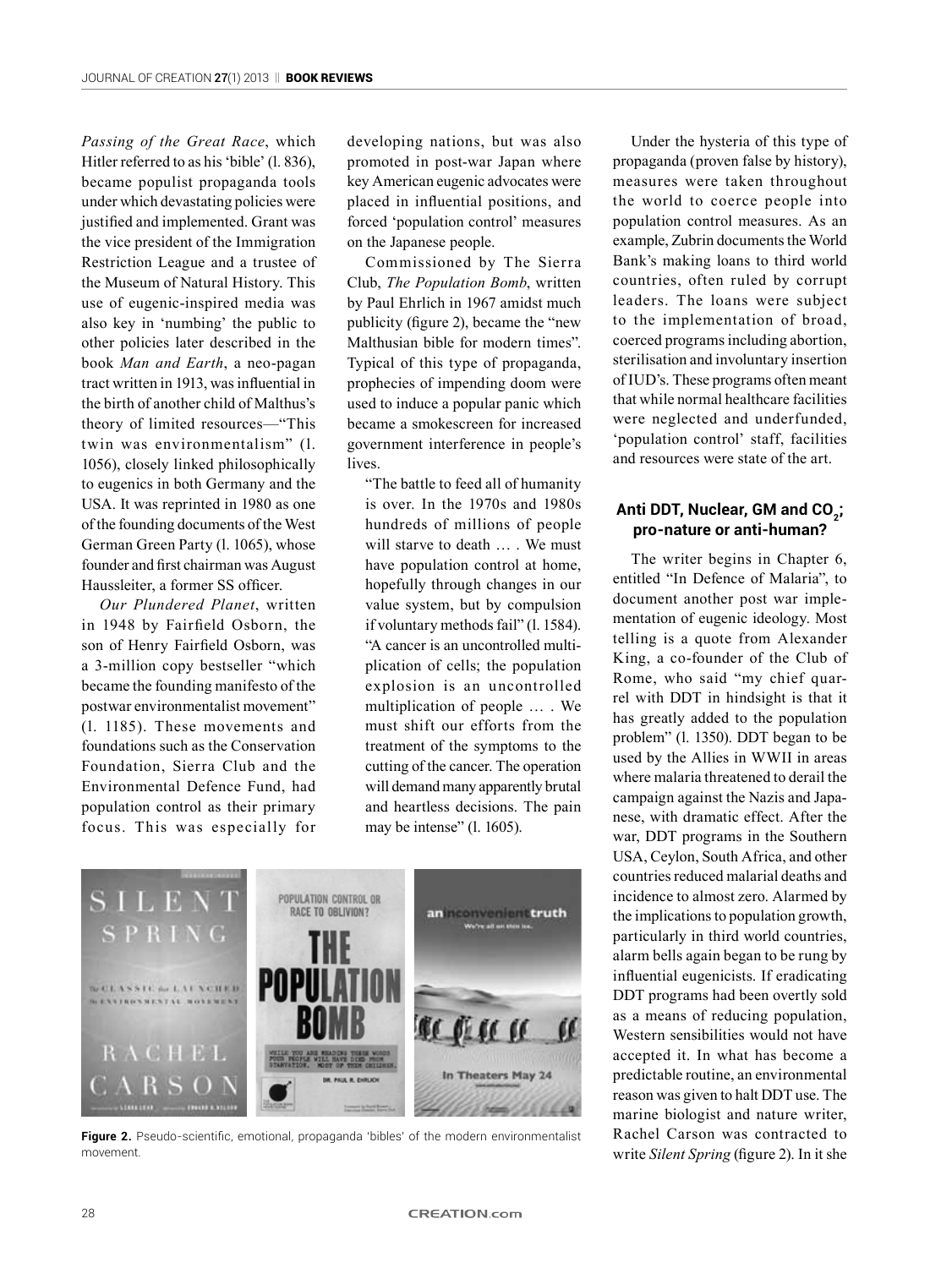warned of the dangers of DDT to wildlife, particularly birdlife. The evocative title says it all, if DDT programs were continued, one day mankind would awake to a 'silent spring' bereft of the sound of birdlife. Zubrin goes on to show that the various claims were totally unscientific and cites a number of scientific studies to document this. The environmentalist campaign was successful and DDT was banned in western countries and aid to third world countries again made subject to their suspending the use of DDT. Today, "Malaria kills more than a million people worldwide each year—90 percent of them in Africa; 70 percent children under the age of five."7 This is more deaths than due to AIDS, but receives far less media attention; while the cheapest and most effective remedy available to African countries, DDT, is denied them.

The next leftist, environmental cause that Zubrin examines is 'The Anti-Nuclear Crusade' (l. 1907). Due to its practically unlimited ability to fuel energy, which is necessary for economic growth, essential to sustain population growth, nuclear power is seen as an enemy of the eugenic cause. As a nuclear engineer, Zubrin demonstrates how nuclear power, though with potential dangers, as has any technology, is far less dangerous than the anti-nuclear campaigners had the media and broader population believe. The book shows how historically, nuclear energy is responsible for far fewer deaths than other major sources of power and the latest technology power stations are almost fool proof.

The book goes on to document the real reason behind environmental and 'green' opposition to genetically modified seeds and foods; namely, their threat to the Malthusian cause. The ability of GM to build in pest resistance, pesticide resistance, disease resistance, drought resistance and even the ability to enhance the nutrition value of certain staple foods; is a threat to population control. Zubrin makes an interesting point in stating that just about all the animal and plant food we eat in any case, does not exist in the wild but has been developed by hybridisation techniques over centuries and so is, in effect GM. New technologies and a greater understanding of genetics enable that process today to be taken a step further.

Of course, this book would not be complete without examining todays environmentalist *cause célèbre*, the man-made,  $CO_2$ induced, global warming scare. The familiar pattern exposed in this book is seen:  $CO<sub>2</sub>$ is synonymous with man. From breathing to driving to fizzy drinks, and especially traditional, fossil fuel energy production, we emit  $CO<sub>2</sub>$ . In Chapter 15 entitled, "Quenching Humanity's Fire: Global Warming and the Madness of Crowds", Zubrin exposes the familiar methodology. From Al Gore's unscientific propaganda piece, *An Inconvenient Truth* (figure 2), to media, celebrity and political 'buy-in', to pressure on third world nations, to public acquiescence; the foundational anti-population agenda is again evident. While Zubrin tends to accept that man-made  $CO<sub>2</sub>$ is contributing to a general warming trend (though many would dispute this), he basically says, "so what!" His argument is that increased  $CO<sub>2</sub>$  = increasing temperatures = increased precipitation, all of which add up to increase in vegetation growth. He backs this up with data to show that vegetation growth has globally increased over the past few decades. He also shows how planet Earth has a built-in, self-regulating system to ensure that global climate does not head inexorably in one direction only. He does accept 'long age' assumptions in his data, but it is an interesting point.

The results of the global warming hysteria have been predictable in my own continent of Africa, where economic growth is critical and where coal to fuel that growth is abundant. In South Africa, the necessary skills and experience exist to build efficient, coal fired power stations. But pressure from western organisations such as the UN, World Bank and European Union, has led African nations to slow down the commissioning of coal fired power stations, and to adopt expensive, imported technology from the West and China. The net result has been a dampening of economic growth. All this while Africa continues to export vast amounts of coal to Europe and China, to the detriment of its own growth. The hypocrisy is breathtaking.

The campaigns to coerce 'population control', stop DDT usage, stop the adoption of GM foods and deny energy for development, have undeniably resulted in the death of tens of millions of people on all the continents of the world. This book convincingly documents the connections between social Darwinian and Malthusian eugenics ideology and many of the individuals and organisations behind these programs. While some of those caught up in such movements assuredly have purer motives, genuine concern about conservation and the environment , could it be that they are 'useful idiots' used as foot soldiers in the cause?

#### **Humanist anti-humanitarianism**

In opening his final chapter with a quote from Milton's *Paradise Lost*, Zubrin shows that, just like the policies and ideologies he justly condemns, he is also utopian in his outlook. He believes that a utopia created by human freedom and ingenuity is achievable. His subtitle of the book refers to these policies as 'antihumanism'. In fact, many of the individuals influential in the movement the book decries count themselves as Humanists. Men such as Julian Huxley believed that Man is the